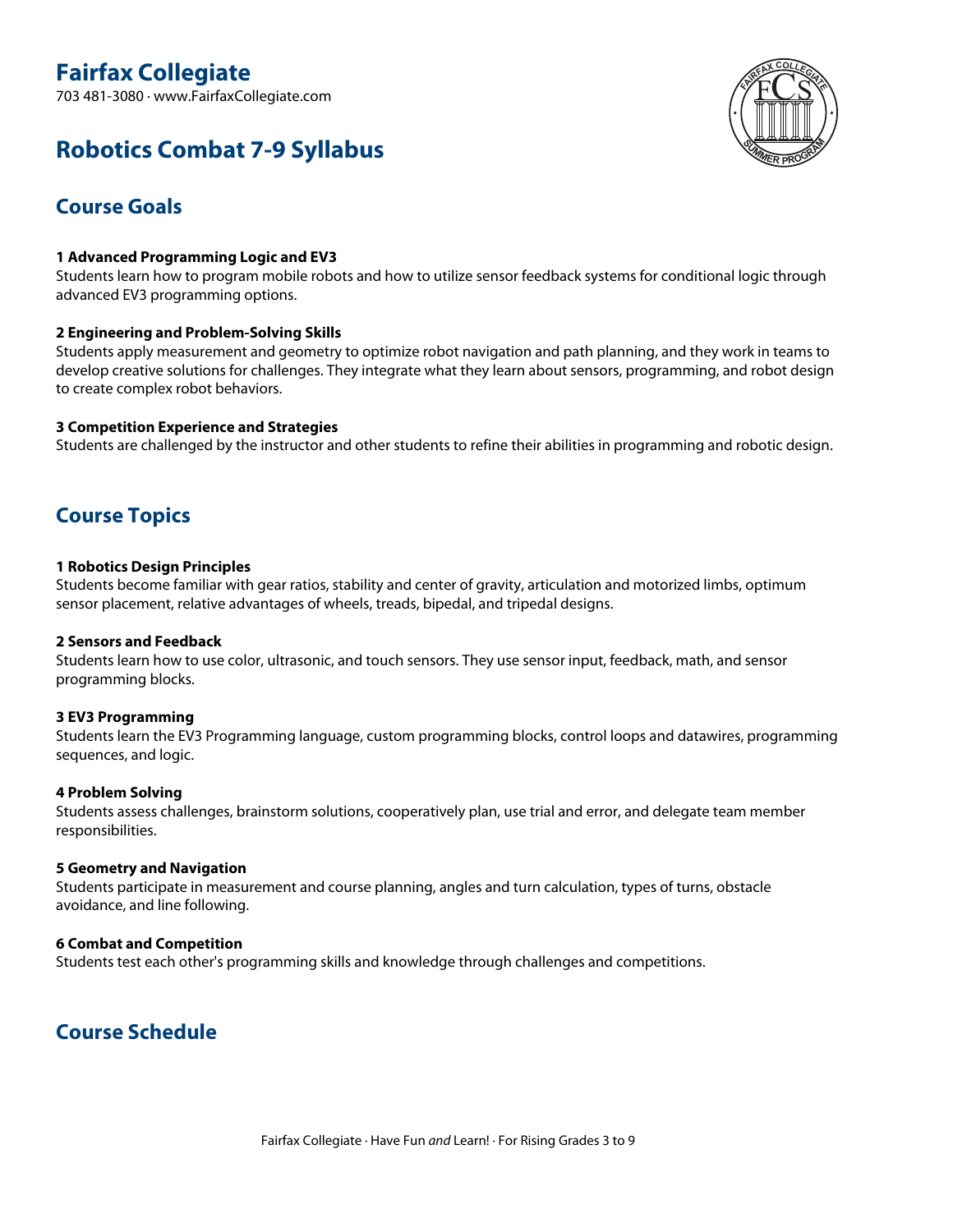## **Day 1**

## **Class Welcome**

Students are introduced to the class and its rules. They form the groups they will work in over the course of the class.

## **Build Taskbot**

Students begin to build the EV3 TaskBot once successfully grouped.

## **Lesson: Programming Basics**

Students learn the movement block options available in EV3, as well as the switch and loop blocks.

## **Activity: Movement Checklist**

Students go through various exercises in the workbook for movement.

## **Activity: Turns Checklist**

Students complete provided checklists regarding their robots and get familiar with accurate turns.

## **Day 2**

## **Activity: Bumping Heads**

Students participate in one on one battles where they try to knock their competitors over using custom attachments to the TaskBot.

## **Lesson: Introduction to Sensors**

Students learn about the different sensor control options available to them.

## **Challenge: Two Button Remote Control**

Students test their knowledge of the flow control options and create <sup>a</sup> two-button remote control for the TaskBot.

## **Day 3**

## **Day 4**

**Lesson: Gear Ratios** Students learn about gear ratios and use this knowledge to modify the TaskBot.

#### **Challenge: Drag Race**

Students customize their robots and the gear ratios of their robots to compete in <sup>a</sup> drag race.

## **Challenge: Jousting**

Students compete in <sup>a</sup> jousting duel, creating weapons and modifying the TaskBot to defeat opponents.

## **Day 5**

**Challenge: Sumo** Students customize their robots for combat.

**Day 6 Lesson: Data Wires**